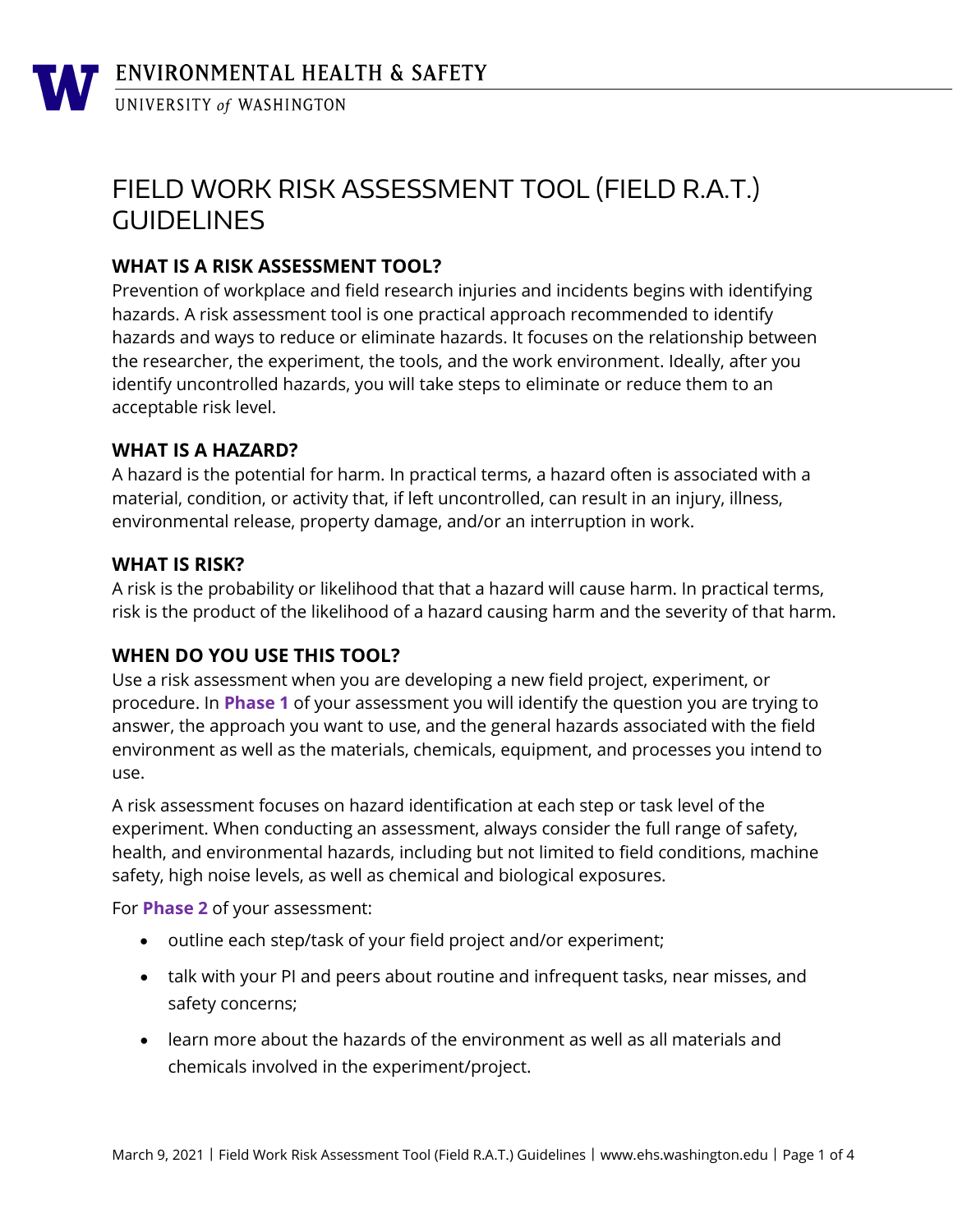UNIVERSITY of WASHINGTON

A risk assessment tool can provide essential information for enhancing safety practices, establishing proper procedures, and ensuring all team members are properly trained. You may need to get assistance from experts about certain hazards involved. Consult EH&S if you have questions.

### **HOW DO YOU IDENTIFY HAZARDS IN THE FIELD?**

Your goal is to discover the following information before starting your experiment or project:

- What are the inherent hazards of the field environment?
- What are the inherent hazards of transportation?
- What are the inherent hazards of the materials, equipment, and activity?
- What can go wrong?
- How could it happen?
- What are the worst-case credible consequences?
- What are the contributing factors?

Documenting the answers to these questions in your risk assessment tool form in a consistent manner will help to ensure that efforts to eliminate hazards and implement controls will target the most important contributors to risk. Rarely is a hazard a simple case of one singular cause resulting in one singular effect.

Good descriptions of hazards include:

- Where it would happen (environment)
- Who or what it would happen to (exposure)
- What precipitates it (trigger)
- The outcome that would occur (consequence)
- Any other contributing factors

### **HOW DO YOU REDUCE OR ELIMINATE HAZARDS?**

After reviewing your list of hazards, use the Hierarchy of Controls to consider what methods will eliminate or reduce them. Think about the controls that need to be in place to address the severity of the worst-case credible consequence. The higher the severity, the higher level or number of controls needed to reduce the risk to an acceptable level.

Document the existing controls and ask yourself, "How likely is it that the accident scenario will occur with these controls in place?"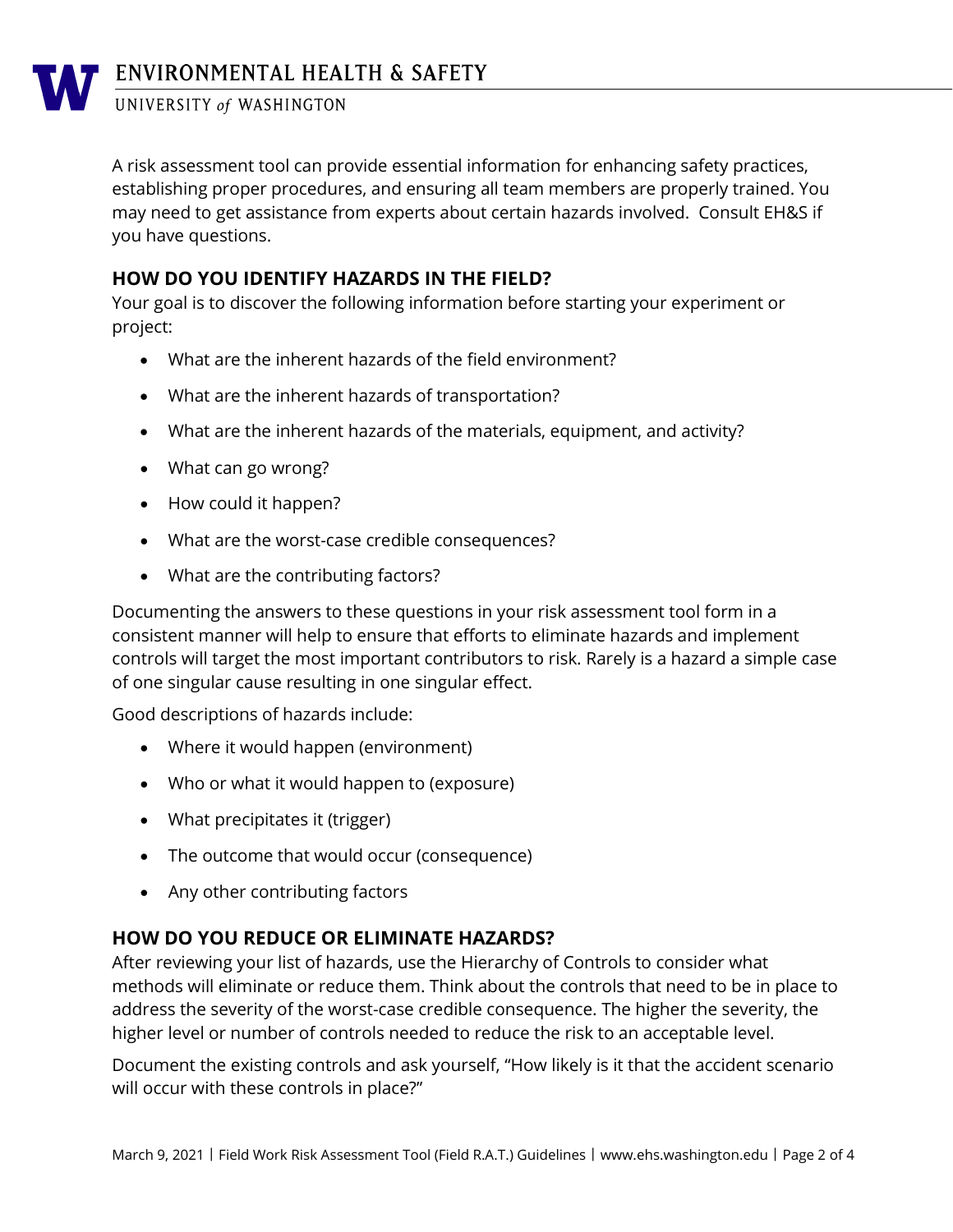

# ENVIRONMENTAL HEALTH & SAFETY

### UNIVERSITY of WASHINGTON

For **Phase 3** of the assessment, you should review your choices and question the methods you intend to use. Discuss your decisions with your PI, supervisor, and any peers who perform the experiments or tasks being considered. Review incident data or information from co-workers on the likelihood that the accident scenario would occur with controls in place. It may be that additional controls are required based on experience.

If you plan to travel to a new location and/or introduce new or modified procedures, be sure everyone understands what is involved, what new risks are introduced, and the reasons for the changes.

### **WHAT DO YOU NEED TO KNOW BEFORE STARTING YOUR RISK ASSESSMENT?**

When conducting a risk assessment, be sure to consult the Field Operations Safety Manual and Laboratory Safety Manual for standards in field research practices. Compliance with these standards is mandatory, and by incorporating these standards in your risk assessment, you can be sure that you are meeting UW policies and state regulations.

### **HOW DO YOU ASSIGN RISK?**

First ask, "If a person is exposed to this hazard or accident scenario, how bad would the outcome or consequence be?" Consider the worst-case credible consequence without regard to having controls in place. The purpose of this exercise is not to imagine the worst outcome, but to evaluate the most probable level of severity. It is based on your judgment, experience and knowledge of the subject matter. Consult with your PI, supervisors and peers for input. Assign the severity level defined on the Risk Matrix.

The next question, "How likely is this?" refers to the likelihood of a malfunction or accident occurring with the existing controls in place. It is impossible to try to predict when and under what circumstances a system will fail. In this step, you should assume that the system will fail and assume that the researcher is exposed to the hazardous environment, motion, or process. Your question is not, "When will the equipment or process fail unexpectedly?" Your question is, "When the equipment or process fails unexpectedly or there is a potential injury and/or exposure during a hazardous process, how likely is it that the researcher will be injured given the controls currently in place?" Review accident data or lessons learned from both inside and outside of the University to help determine the likelihood the hazard will result in the severity of the harm defined.

The answers to these questions and the risk rating matrix will help you determine the risk rating level for your experiment or project. The risk rating is subjective and based on the knowledge and experience that you and your co-workers have. The primary goal is for field researchers to analyze and evaluate risks, mitigate them effectively, and differentiate unacceptable and high-level risk steps from those with a lower level risk. This will help drive additional consultation and control measures where needed. You and the PI should decide if the risk level is acceptable before proceeding with a test run. If the risk level is not